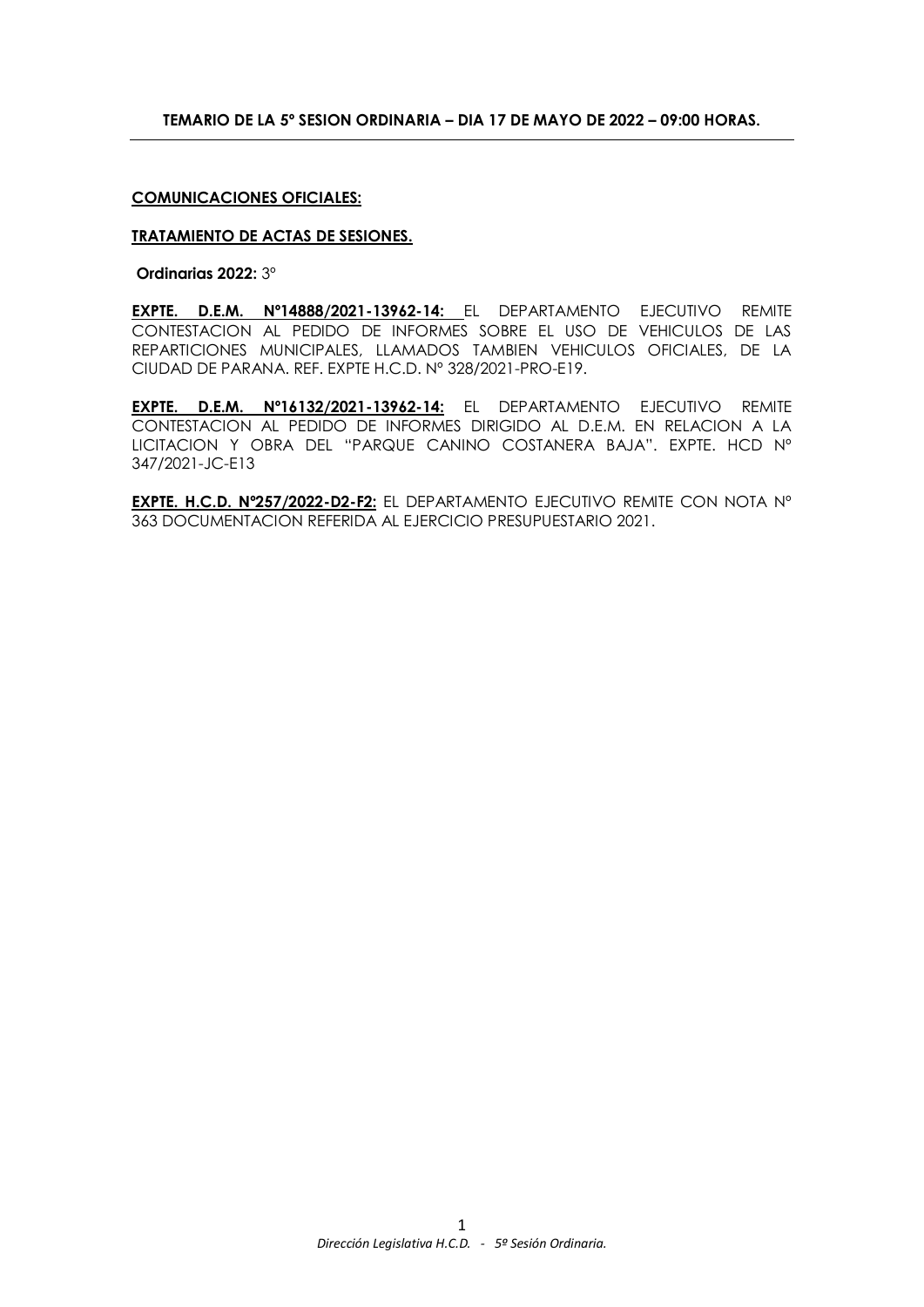# **PROYECTOS PRESENTADOS:**

**1- EXPTE. H.C.D. Nº 294/2022-JC-D6:** PROYECTO DE DECRETO PRESENTADO POR LOS CONCEJALES **ROLANDELLI, AVERO Y RODRIGUEZ PAULIN,** DECLARANDO DE INTERES DEL H.C.D. "LAS JORNADAS CULTURALES ESLOVENAS" ORGANIZADAS POR LA FUNDACION SLOVENSKI DUH (ESPIRITU ESLOVENO), A REALIZARSE EL DIA 4 DE JUNIO DEL CORRIENTE AÑO.

**2- EXPTE. H.C.D. Nº 308/2022-FC-D6:** PROYECTO DE DECRETO PRESENTADO POR LA CONCEJAL **MINNI,** DECLARANDO DE INTERES DEL H.C.D. EL PROGRAMA "UNIENDO METAS" DE LA ASOCIACION CONCIENCIA PARANA A DESARROLLARSE DURANTE LOS MESES DE MAYO, JUNIO, AGOSTO, SEPTIEMBRE, OCTUBRE Y NOVIEMBRE DEL 2022.

**3- EXPTE. H.C.D. Nº 309/2022-FC-D6:** PROYECTO DE DECRETO PRESENTADO POR LA CONCEJAL **MINNI,** DECLARANDO DE INTERES DEL H.C.D. EL PROGRAMA "ECOINFLUENCERS" POR LA ASOCIACION CONCIENCIA PARANA, A DESARROLLARSE EN NUESTRA CIUDAD EN LOS MESES DE MAYO, JUNIO, AGOSTO, SEPTIEMBRE, OCTUBRE Y NOVIEMBRE DEL CORRIENTE AÑO.

**4- EXPTE. H.C.D. Nº 310/2022-FC-D6:** PROYECTO DE DECRETO PRESENTADO POR EL CONCEJAL **ELIZAR,** MEDIANTE EL CUAL SE DECLARA DE INTERES CULTURAL DEL H.C.D. A LOS ENCUENTROS Y ACTIVIDADES REALIZADAS POR EL MOVIMIENTO CULTURAL Y ASOCIACION CIVIL "DE COSTA A COSTA".

**5- EXPTE. H.C.D. Nº 311/2022-FC-D6:** PROYECTO DE DECRETO PRESENTADO POR LA CONCEJAL **MINNI,** DECLARANDO DE INTERES DEL H.C.D. EL PROGRAMA "LA JUSTICIA VA A LA ESCUELA" A CARGO DE LA ASOCIACION CONCIENCIA PARANA A REALIZARSE EN LOS MESES DE MAYO, JUNIO, AGOSTO, SEPTIEMBRE, OCTUBRE Y NOVIEMBRE DEL CORRIENTE AÑO.

**6- EXPTE. HCD Nº 312/2022-FC-D6:** PROYECTO DE DECRETO PRESENTADO POR EL CONCEJAL **GRANETTO,** DECLARANDO DE INTERES LAS JORNADAS DE CAPACITACION VIRTUAL "PREVENCION DE ACCIDENTES POR INHALACION DE MONOXIDO DE CARBONO, USO RESPONSABLE DEL GAS Y EFICIENCIA ENERGETICO 2022", DESARROLLADAS POR EL ENTE NACIONAL REGULADOR DEL GAS "ENARGAS".

**7- EXPTE. H.C.D. Nº 313/2022-FC-A12:** PROYECTO DE **ORDENANZA** PRESENTADO POR LAS CONCEJALES **RUBERTO Y MINNI** DISPONIENDO LA "REGULACION DEL PARQUE HORTICOLA MUNICIPAL", PROPICIANDO UN NUEVO MARCO NORMATIVO PARA SU CORRECTO FUNCIONAMIENTO.

**8- EXPTE. H.C.D. Nº 314/2022-JC-E25:** PEDIDO DE INFORMES PRESENTADO POR LOS CONCEJALES **ROLANDELLI Y AVERO**, POR EL CUAL SOLICITAN AL D.E.M. SOBRE EL DESTINO DE LOS ELEMENTOS QUE FUERON DESTINADOS AL "MUSEO HISTORICO DEL DEPORTE PARANAENSE".

**9- EXPTE. H.C.D. Nº 315/2022-JC-B29:** PROYECTO DE RESOLUCION PRESENTADO POR LOS CONCEJALES **ROLANDELLI Y AVERO**, SOLICITANDO AL D.E.M. PROCEDA AL ARREGLO Y PUESTA EN VALOR DE LA PLAZOLETA "JUAN DOMINGO AMATO" SITO EN LAS CALLES SANTA CRUZ Y COLON DE ESTA CIUDAD.

**10- EXPTE. H.C.D. Nº 316/2022-JC-B29:** PROYECTO DE RESOLUCION PRESENTADO POR LOS CONCEJALES **ROLANDELLI Y AVERO**, POR EL CUAL SE SOLICITA AL D.E.M. QUE A TRAVES DEL AREA QUE CORRESPONDA, PROCEDA A REALIZAR LAS ACCIONES NECESARIAS PARA GARANTIZAR EL SERVICIO DE AGUA POTABLE EN EL BARRIO "PADRE KOLBE" DE NUESTRA CIUDAD.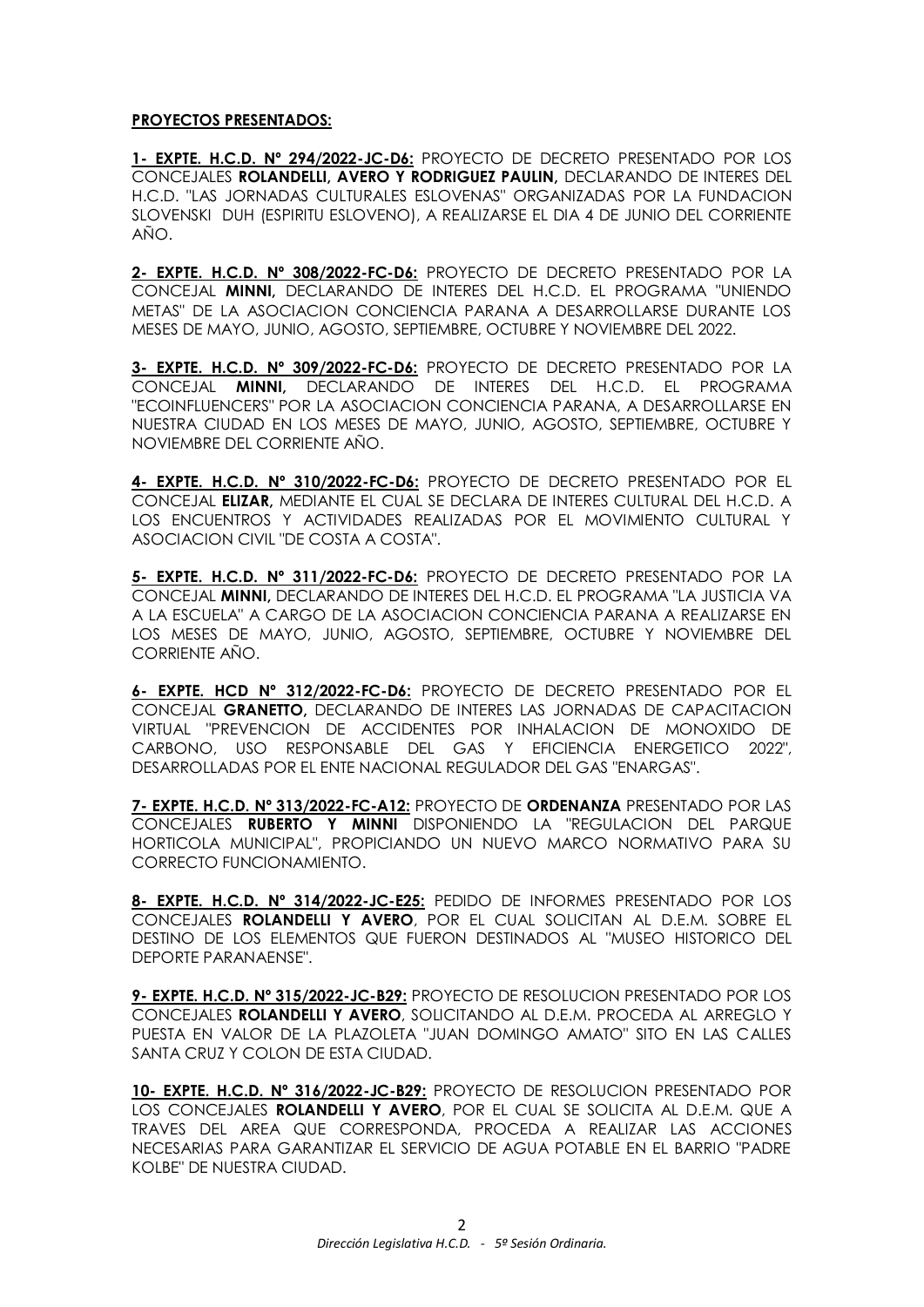**11- EXPTE. H.C.D. Nº 317/2022-JC-A21:** PROYECTO DE **ORDENANZA** PRESENTADO POR LOS CONCEJALES **ROLANDELLI Y AVERO**, LA CUAL REGULA LA ACCESIBILIDAD PARA PERSONAS CON ESPECTRO AUTISTA (TEA), DEROGANDO LA ORDENANZA Nº 9322.

**12- EXPTE. H.C.D. Nº 318/2022-RE-A25:** PROYECTO DE **ORDENANZA** PRESENTADO POR LOS CONCEJALES **BECCARIA Y MURADOR**, MEDIANTE EL CUAL SE ESTABLECE LA MODIFICACION DE LAS ORDENANZA NROS: 9902 Y 8900, REFERENTE CREACION DEL BOLETIN OFICIAL ELECTRONICO MUNICIPAL Y REGIMEN DE CONSOLIDACION DE LA LEGISLACION MUNICIPAL RESPECTIVEMENTE.

**13- EXPTE. H.C.D. Nº 319/2022-PRO-B10:** PROYECTO DE RESOLUCION PRESENTADO POR LA CONCEJAL **BAUZA,** POR EL CUAL INSTA AL D.E.M. A TRAVES DEL AREA QUE CORRESPONDA, PROCEDA A LA INSTALACION DE SEMAFOROS EN LA INTERSECCION DE CALLES MONTEVIDEO Y CONCORDIA DE NUESTRA CIUDAD.

**14- EXPTE. H.C.D. Nº 320/2022-FC-D6:** PROYECTO DE DECRETO PRESENTADO POR LA CONCEJAL **FACELLO GEREZ,** DECLARANDO DE INTERES DEL H.C.D. "LA REALIZACION DEL MURAL ALUSIVO POR EL DIA MUNDIAL DE LAS ABEJAS" ORGANIZADO POR LA FEDERACION LATINOAMERICANA DE APITERAPIA, A DESARROLLARSE EL DIA 21 DE MAYO DEL 2022, EN PARQUE GAZZANO DE NUESTRA CIUDAD.

**15- EXPTE. H.C.D. Nº 321/2022-RE-B10:** PROYECTO DE RESOLUCION PRESENTADO POR LOS CONCEJALES **BECCARIA Y MURADOR**, INSTANDO AL D.E.M. A LA COLOCACION DE SEMAFOROS Y OBRAS COMPLEMENTARIAS EN CALLE MIGUEL DAVID Y SUS INTERSECCIONES CON SALVADOR CAPUTTO, GOBERNADOR PARERA Y JUAN GARRIGO DE NUESTRA CIUDAD.

**16- EXPTE. H.C.D. Nº 322/2022-PRO-A21:** PROYECTO DE **ORDENANZA** PRESENTADO POR LA CONCEJAL **BAUZA,** MODIFICANDO LA ORDENANZA Nº 9752 - LICENCIA POR TRATAMIENTO DE HIJO, CONYUGE, CONVIVIENTE O FAMILIAR A CARGO CON DISCAPACIDAD PARA EMPLEADOS, OBREROS MUNICIPALES Y PERSONAL POLITICO.

**17- EXPTE. H.C.D. Nº 323/2022-FC-D6:** PROYECTO DE DECRETO PRESENTADO POR LA CONCEJAL **RUBERTO,** DECLARANDO DE INTERES DEL H.C.D. EL 1ER. ENCUENTRO REGIONAL "ARTICULACION DE UNA AGENDA ESTRATEGICA DESDE LA REGION CENTRO" QUE FORMA PARTE DE LA AGENDA FEDERAL DE CELEBRACIONES DEL 65º ANIVERSARIO DEL INSTITUTO NACIONAL DE TECNOLOGIA INDUSTRIAL (INTI) A REALIZARSE LOS DIAS 30, 31 DE MAYO Y 1º DE JUNIO DEL CORRIENTE AÑO.

**18- EXPTE. H.C.D. Nº 324/2022-BR-B29:** PROYECTO DE RESOLUCION PRESENTADO POR LA CONCEJAL **ACEVEDO,** POR EL CUAL INSTA AL D.E.M. ESTABLEZCA UNA CAMPAÑA ESPECIAL PARA EFECTUAR RELEVAMIENTO E INSPECCION SOBRE EL ESTADO DE LAS VEREDAS EN EL EJIDO URBANO, Y EL ESTADO DE TRANSITABILIDAD DE LA VIA PUBLICA.

**19- EXPTE. H.C.D. Nº 325/2022-JC-B29:** PROYECTO DE RESOLUCION PRESENTADO POR LOS CONCEJALES **AVERO Y ROLANDELLI**, POR EL CUAL SE SOLICITA AL D.E.M. PROCEDA A IMPLEMENTAR PLAN DE BACHEO, ARREGLO Y MEJORAMIENTO DE CALLES QUE CIRCUNSCRIBEN LA ESCUELA SECUNDARIA Nº 52 Y PRIMARIA Nº201 "GAUCHO RIVERO" DE NUESTRA CIUDAD.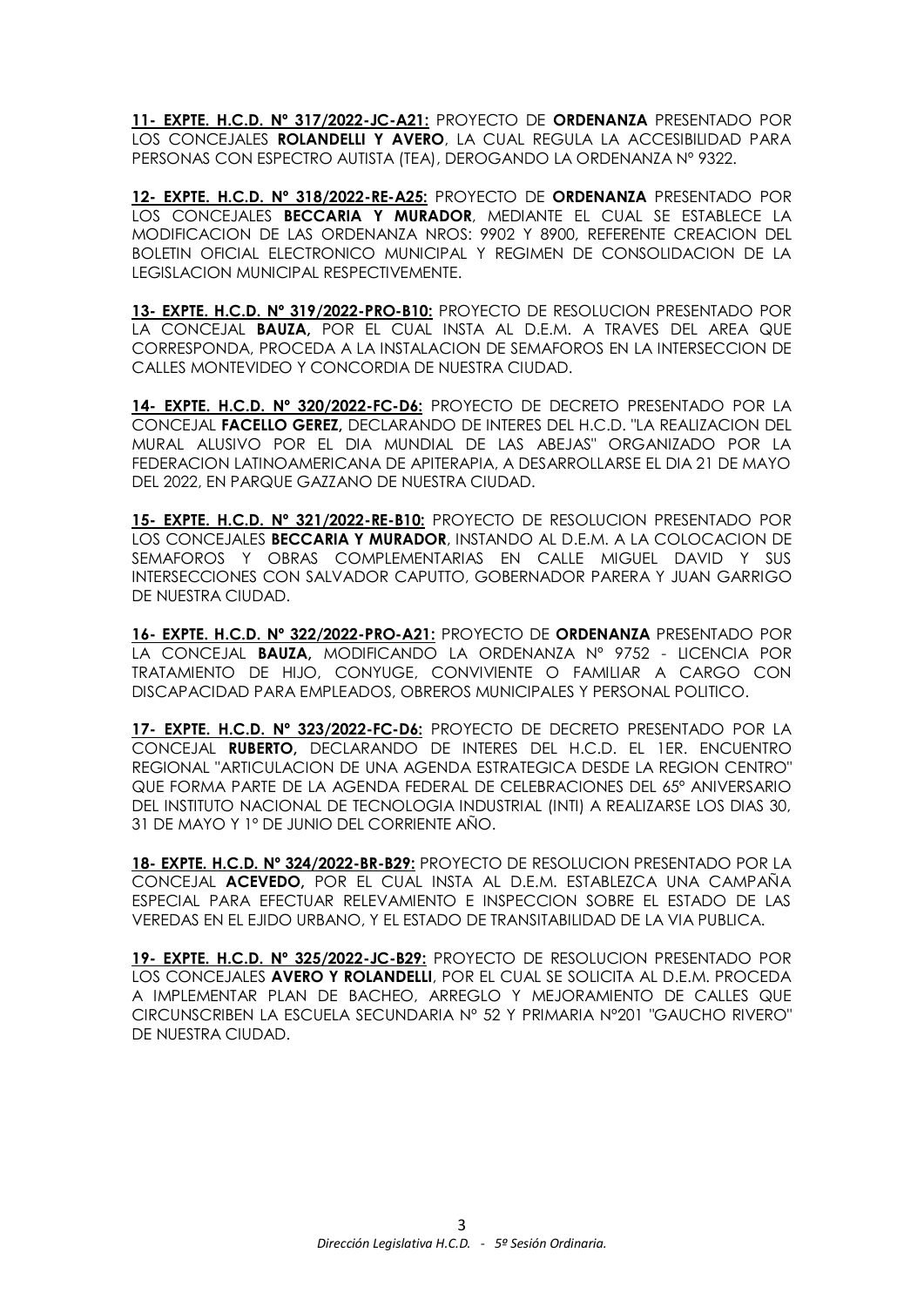**20- EXPTE. H.C.D. Nº 326/2022-BR-A21:** PROYECTO DE **ORDENANZA** PRESENTADO POR LA CONCEJAL **ACEVEDO,** CREANDO EL "PLAN MUNICIPAL INTEGRAL DE ATENCION A LA DISCAPACIDAD" PARA EL MUNICIPIO DE PARANA.

**21- EXPTE. H.C.D. Nº 327/2022-PRO-B29:** PROYECTO DE RESOLUCION PRESENTADO POR LA CONCEJAL **BAUZA,** POR EL CUAL SE SOLICITA AL D.E.M. QUE A TRAVES DEL AREA QUE CORRESPONDA, REALICE UN RELEVAMIENTO Y PODA DE ARBOLES EN JURISDICCION DE BARRIO "33 ORIENTALES" DE NUESTRA CIUDAD.

**22- EXPTE. H.C.D. Nº 328/2022-PRO-B10:** PROYECTO DE RESOLUCION PRESENTADO POR LA CONCEJAL **BAUZA,** INSTANDO AL D.E.M. PARA QUE A TRAVES DEL AREA QUE CORRESPONDA SE ARBITREN LOS MEDIOS NECESARIOS PARA LA COLOCACION DE LUMINARIAS LED, EN EL SECTOR "B" CALLE SEBASTIAN VAZQUEZ Nº 555 DEL BARRIO "33 ORIENTALES" DE NUESTRA CIUDAD.

**23- EXPTE. H.C.D. Nº 329/2022-BR-E25:** PEDIDO DE INFORMES PRESENTADO POR LA CONCEJAL **ACEVEDO,** SOLICITANDO AL D.E.M. SOBRE EL STOCK DE MATERIALES DIDACTICOS Y EDUCATIVOS EN JARDINES MATERNALES MUNICIPALES.